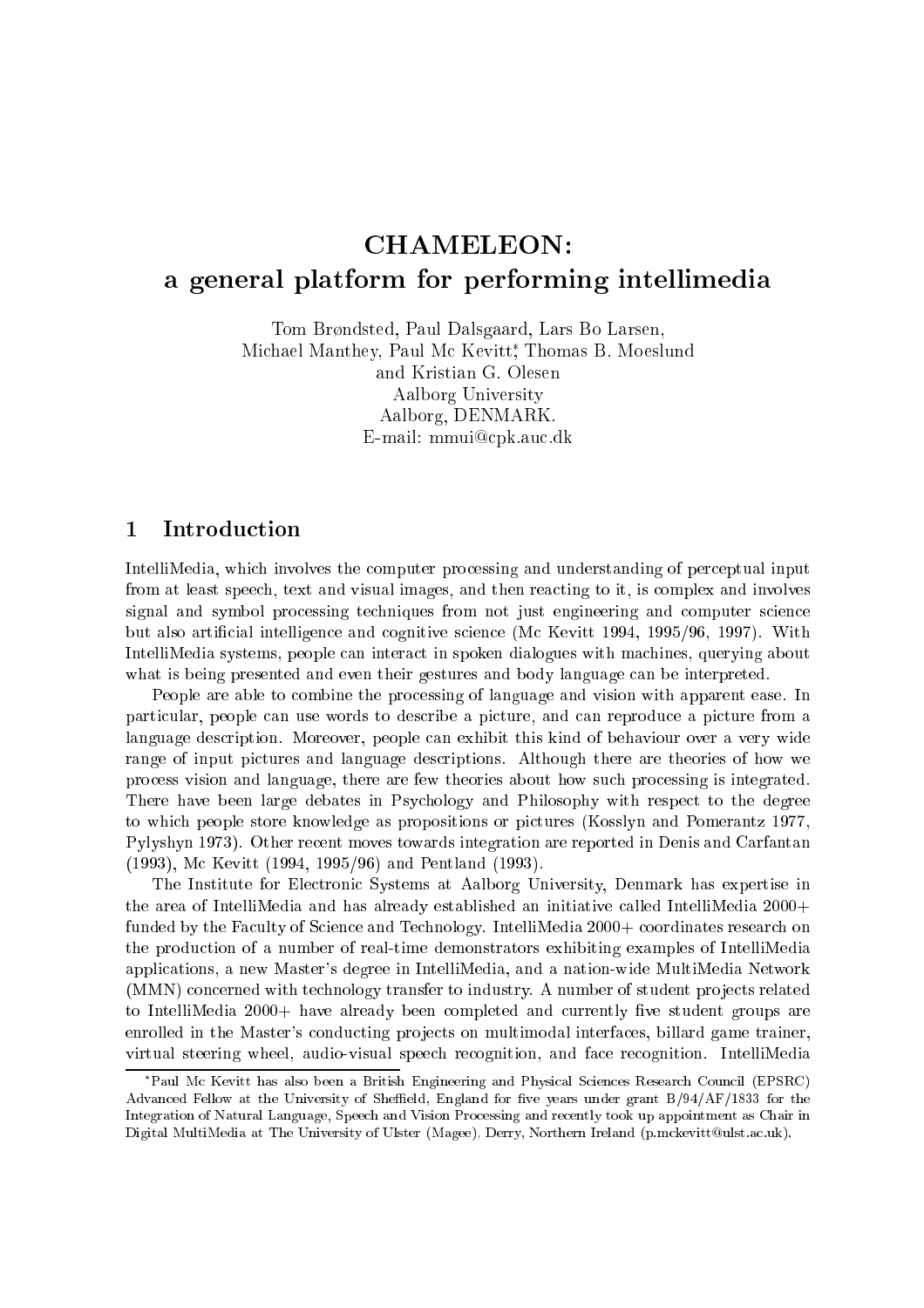2000+ is oordinated from the Center for PersonKommunikation (CPK) whi
h has a wealth of experien
e and expertise in spoken language pro
essing, one of the entral omponents of IntelliMedia, but also radio communications which would be useful for mobile applications (CPK Annual Report, 1998). IntelliMedia 2000+ involves four resear
h groups from three Departments within the Institute for Electronic Systems: Computer Science (CS), Medical Informati
s (MI), Laboratory of Image Analysis (LIA) and Center for PersonKommunikation (CPK), focusing on platforms for integration and learning, expert systems and decision taking, image/vision processing, and spoken language processing/sound localisation respectively. The first two groups provide a strong basis for methods of integrating semantics and conducting learning and decision taking while the latter groups focus on the two main input/output omponents of IntelliMedia, vision and spee
h/sound. More details on IntelliMedia 2000+ can be found on WWW: http://www.cpk.auc.dk/imm.

### 2 CHAMELEON and the IntelliMedia WorkBen
h

IntelliMedia 2000+ has developed the first prototype of an IntelliMedia software and hardware platform called CHAMELEON which is general enough to be used for a number of different appli
ations. CHAMELEON demonstrates that existing software modules for (1) distributed pro
essing and learning, (2) de
ision taking, (3) image pro
essing, and (4) spoken dialogue pro
essing an be interfa
ed to a single platform and a
t as ommuni
ating agent modules within it. CHAMELEON is independent of any particular application domain and the various modules can be distributed over different machines. Most of the modules are programmed in C++ and C. More details on CHAMELEON and the IntelliMedia WorkBen
h an be found in Brøndsted et al.  $(1998)$ .

### 2.1 IntelliMedia WorkBen
h

An initial application of CHAMELEON is the *IntelliMedia WorkBench* which is a hardware and software platform as shown in Figure 1. One or more cameras and lasers can be mounted in the ceiling, microphone array placed on the wall and there is a table where things (objects, gadgets, people, pi
tures, 2D/3D models, building plans, or whatever) an be pla
ed. The urrent domain is a Campus Information System whi
h at present gives information on the ar
hite
tural and fun
tional layout of a building. 2-dimensional (2D) ar
hite
tural plans of the building drawn on white paper are laid on the table and the user an ask questions about them. At present the plans represent two floors of the  $A'$  (A2) building at Fredrik Bajers Vej 7, Aalborg University.

Presently, there is one static camera which calibrates the plans on the table and the laser, and interprets the user's pointing while the system points to locations and draws routes with a laser. Inputs are simultaneous spee
h and/or pointing gestures and outputs are syn
hronised speech synthesis and pointing. We currently run all of CHAMELEON on a 200 MHz Intel pentium omputer (r2d2) whi
h handles input for the Campus Information System in realtime.

The 2D plan, which is placed on the table, is printed out on A0 paper having the dimensions:  $84x118$ cm. Due to the size of the pointer's tip  $(2x1cm)$ , the size of the table, the resolution of the amera and un
ertainty in the tra
king algorithm, a size limitation is introduced. The smallest room in the 2D plan, which is a standard office, can not be less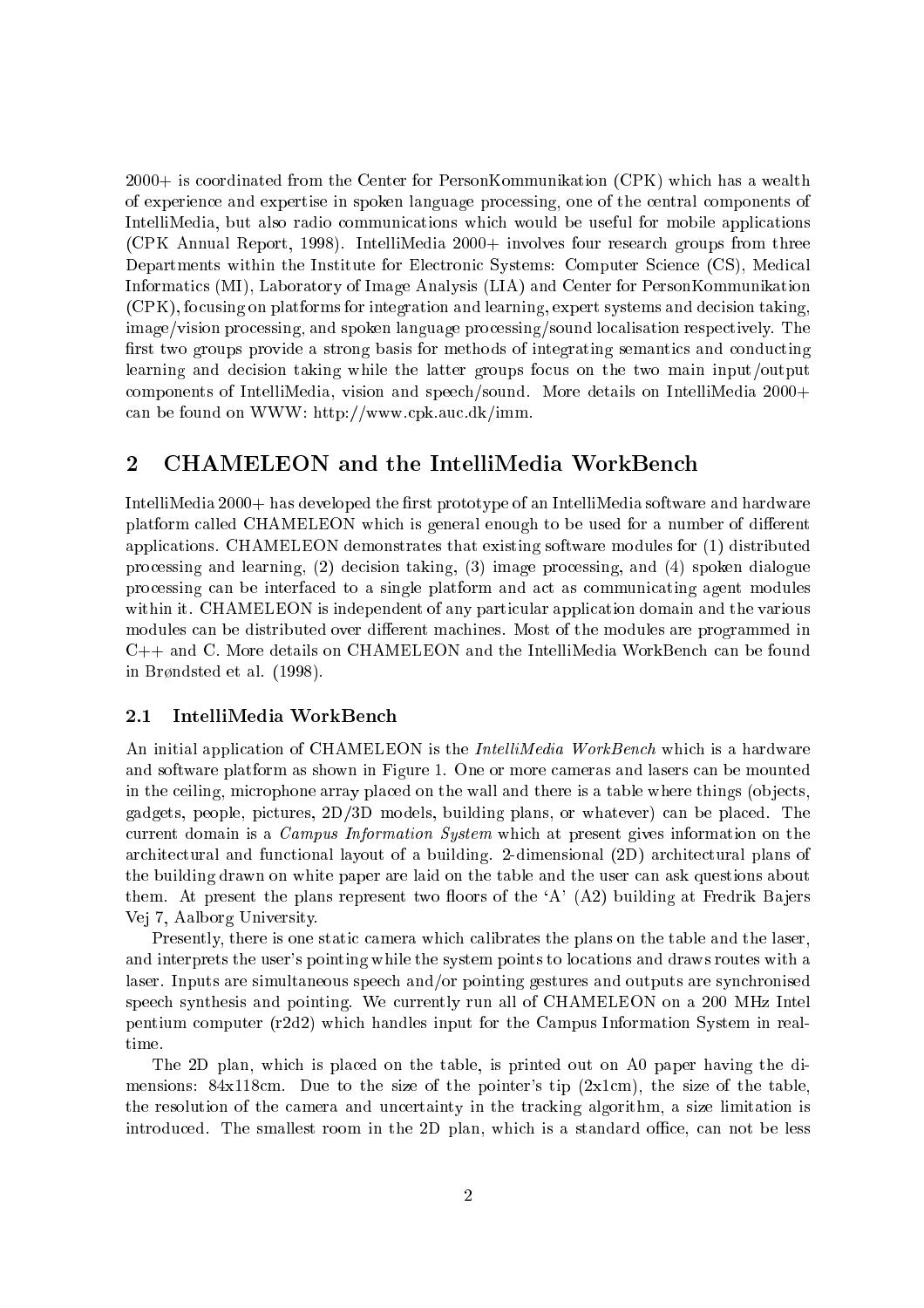

Figure 1: Physi
al layout of the IntelliMedia WorkBen
h

than 3cm wide. The size of a standard office on the printout is  $3x4cm$  which is a feasible size for the system. The 2D plan is shown in Figure 2.

### 2.2 Sample intera
tion dialogue

We present here a sample dialogue which the current first prototype can process. The example includes user intentions which are instructions and queries, and exophoric/deictic reference.

```
USER: Show me Tom's office.
CHAMELEON: [points]
          This is Tom's offi
e.
USER: Point to Thomas' office.
CHAMELEON: [points]
          This is Thomas' offi
e.
USER: Where is the 
omputer room?
CHAMELEON: [points]
          The 
omputer room is here.
USER: [points to instrument repair]
          Whose offi
e is this?
CHAMELEON: [points]
          This is not an offi
e, this is instrument repair.
USER: [points]
          Whose offi
e is this?
CHAMELEON: [points]
          This is Paul's offi
e.
USER: Show me the route from Lars Bo Larsen's office to
          Hanne Gade's offi
e.
CHAMELEON: [draws route]
          This is the route from Lars Bo's office to Hanne's office.
USER: Show me the route from Paul Mc Kevitt's office
          to instrument repair.
```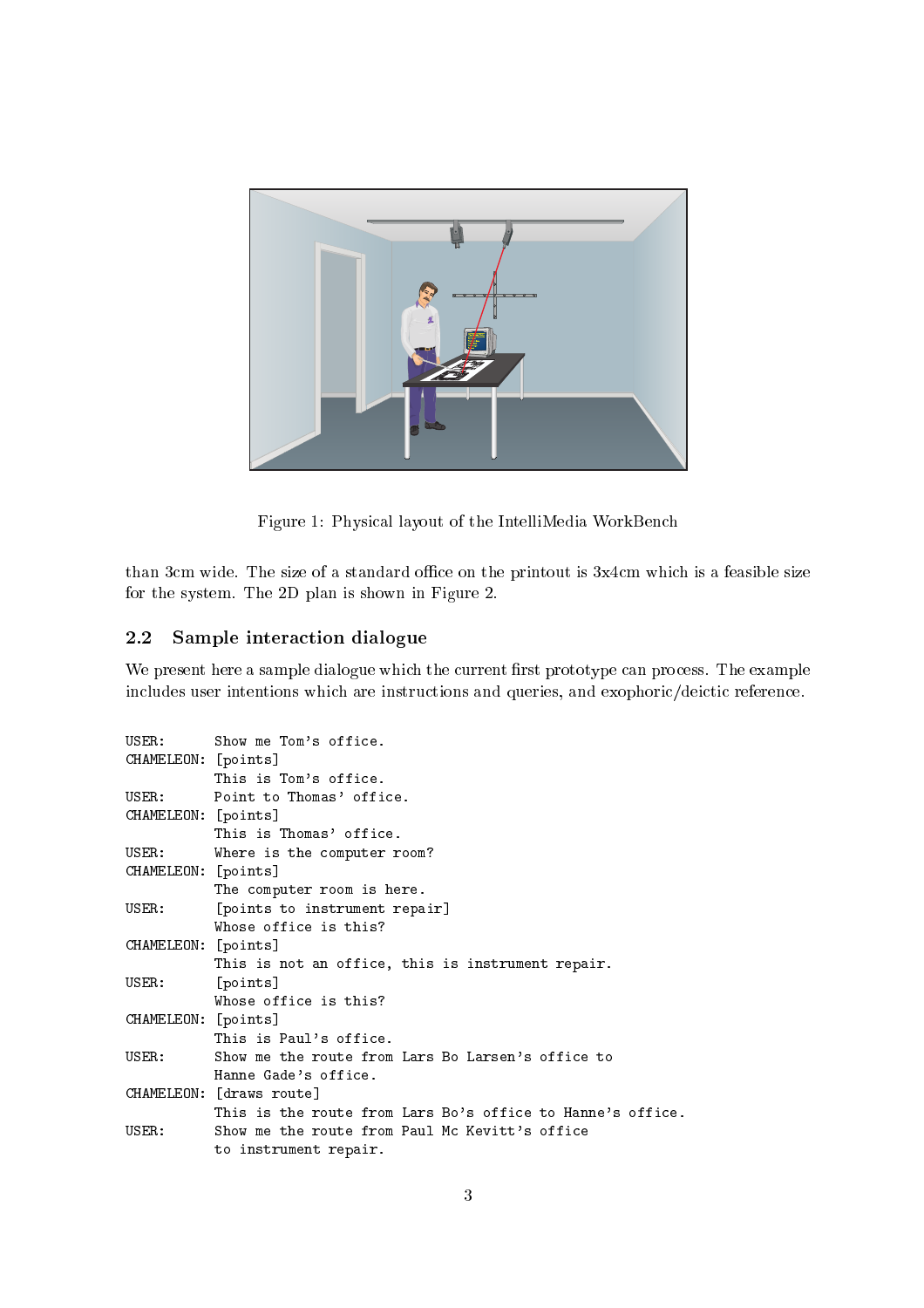

Figure 2: 2D plan of the 'A' building at Fredrik Bajers Vej 7, Aalborg University. Left: ground floor; Right: 1st floor.

CHAMELEON: [draws route] This is the route from Paul's offi
e to instrument repair. USER: Show me Paul's office. CHAMELEON: [points] This is Paul's offi
e.

### 2.3 Architecture of CHAMELEON

CHAMELEON has a distributed architecture of communicating agent modules processing inputs and outputs from different modalities and each of which can be tailored to a number of appli
ation domains. The pro
ess syn
hronisation and inter
ommuni
ation for CHAMELEON modules is performed using the DACS (Distributed Applications Communication System) Inter Pro
ess Communi
ation (IPC) software (see Fink et al. 1996) whi
h enables CHAMELEON modules to be glued together and distributed across a number of servers. Presently, there are ten software modules in CHAMELEON: bla
kboard, dialogue manager, domain model, gesture re
ogniser, laser system, mi
rophone array, spee
h re
ogniser, spee
h synthesiser, natural language processor (NLP), and Topsy as shown in Figure 3. Information flow and module ommuni
ation within CHAMELEON are shown in Figures 4 and 5. Note that Figure 4 does not show the blackboard as a part of the communication but rather the abstract flow of information between modules. Figure 5 shows the a
tual passing of information between the spee
h re
ogniser, NLP module, and dialogue manager. As is shown all information ex
hange between individual modules is arried out using the bla
kboard as mediator.

As the intention is that no direct interaction between modules need take place the architecture is modularised and open but there are possible performance costs. However, nothing prohibits dire
t ommuni
ation between two or more modules if this is found to be more convenient. For example, the speech recogniser and NLP modules can interact directly as the parser needs every re
ognition result anyway and at present no other module has use for output from the spee
h re
ogniser. The bla
kboard and dialogue manager form the kernel of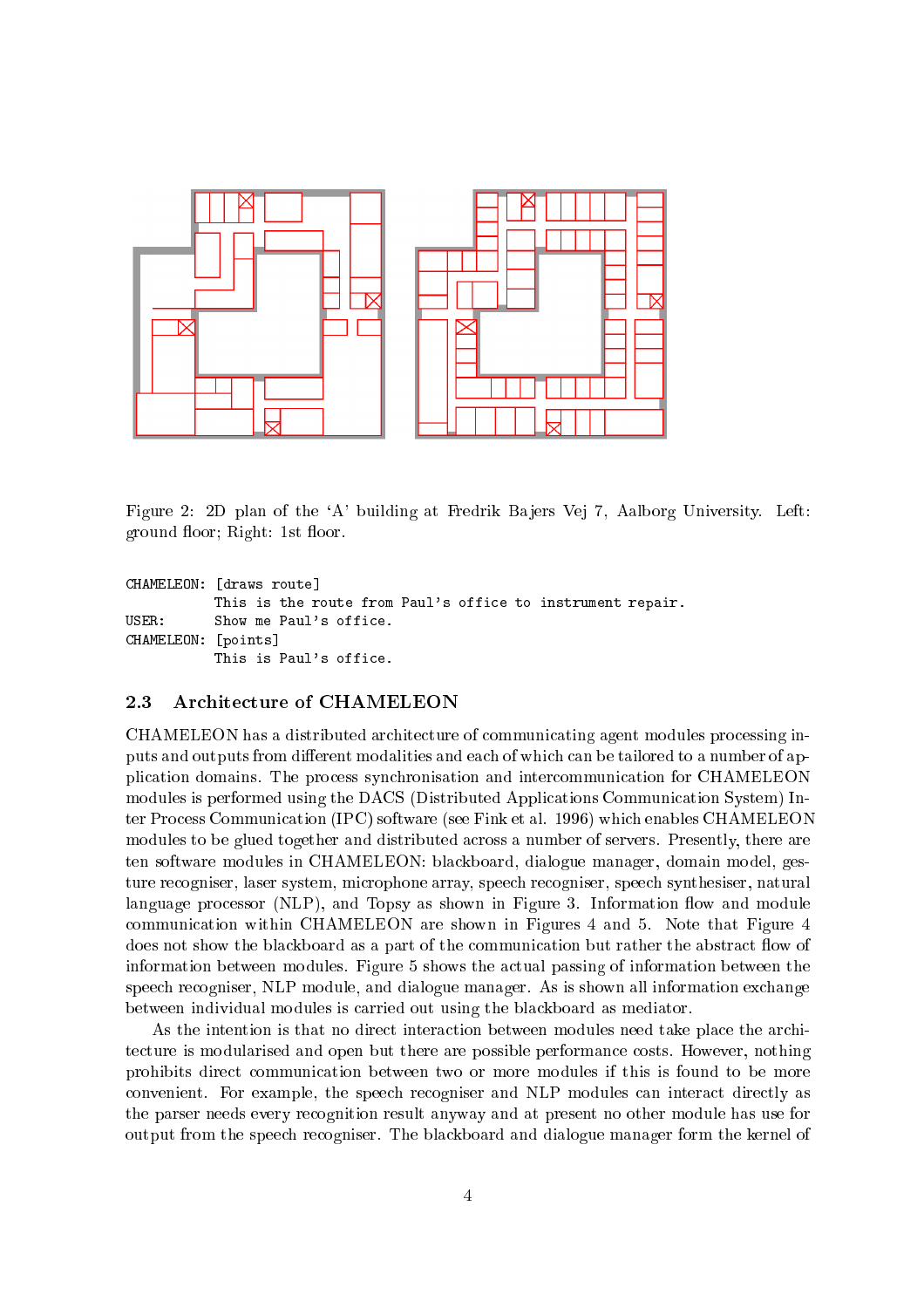

Figure 3: Ar
hite
ture of CHAMELEON

CHAMELEON. We shall now give a brief des
ription of ea
h module.

The **blackboard** stores semantic representations produced by each of the other modules and keeps a history of these over the course of an interaction. All modules communicate through the exchange of semantic representations with each other or the blackboard. Semantic representations are frames in the spirit of Minsky (1975) and our frame semantics onsists of (1) input, (2) output, and (3) integration frames for representing the meaning of intended user input and system output. The intention is that all modules in the system will produ
e and read frames. Frames are oded in CHAMELEON as messages built of predi
ateargument structures following the BNF definition given in Appendix A. The frame semantics was presented in Mc Kevitt and Dalsgaard (1997) and for the sample dialogue given in Section 2.2. CHAMELEON's a
tual bla
kboard history in terms of frames (messages) is shown in Appendix B.

The dialogue manager makes decisions about which actions to take and accordingly sends commands to the output modules (laser and speech synthesiser) via the blackboard. At present the functionality of the dialogue manager is to integrate and react to information oming in from the spee
h/NLP and gesture modules and to sending syn
hronised ommands to the laser system and the speech synthesiser modules. Phenomena such as managing clarification subdialogues where CHAMELEON has to ask questions are not included at present. It is hoped that in future prototypes the dialogue manager will enact more complex decision taking over semantic representations from the blackboard using, for example, the HUGIN software tool (Jensen (F.) 1996) based on Bayesian Networks (Jensen (F.V.) 1996).

The **domain model** contains a database of all locations and their functionality, tenants and coordinates. The model is organised in a hierarchical structure: areas, buildings and rooms. Rooms are described by an identifier for the room (room number) and the type of the room (office, corridor, toilet, etc.). The model includes functions that return information about a room or a person. Possible inputs are oordinates or room number for rooms and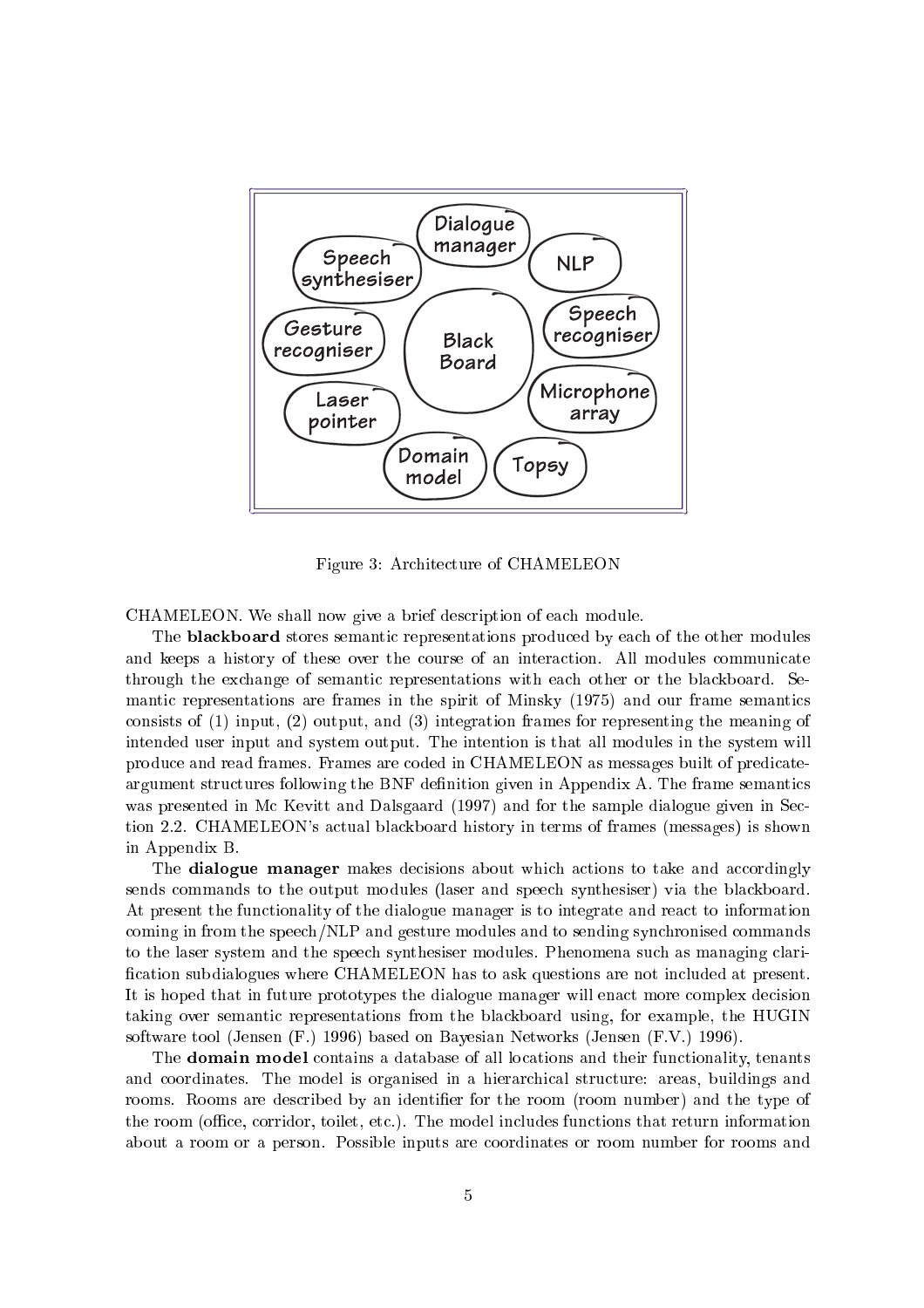

Figure 4: Information flow and module communication



Figure 5: Information flow with the blackboard

name for persons, but in principle any attribute can be used as key and any other attribute can be returned. Furthermore, a path planner is provided, calculating the shortest route between two lo
ations.

A design principle of imposing as few physical constraints as possible on the user (e.g. data gloves or touch screens) leads to the inclusion of a vision based gesture recogniser. Currently, it tracks a pointer via a camera mounted in the ceiling. Using one camera, the gesture re
ogniser is able to tra
k 2D pointing gestures in real time. Only two gestures are recognised at present: pointing and not-pointing. The recognition of other more complex kinds of gestures like marking an area and indicating a direction (with hands and fingers) will be in
orporated in the next prototype.

The camera continuously captures images which are digitised by a frame-grabber. From ea
h digitised image the ba
kground is subtra
ted leaving only the motion (and some noise) within this image. This motion is analysed in order to find the direction of the pointing device and its tip. By temporal segmenting of these two parameters, a clear indication of the position the user is pointing to at a given time is found. The error of the tracker is less than one pixel (through an interpolation pro
ess) for the pointer.

A laser system acts as a "system pointer". It can be used for pointing to positions, drawing lines and displaying text. The laser beam is ontrolled in real-time (30 kHz). It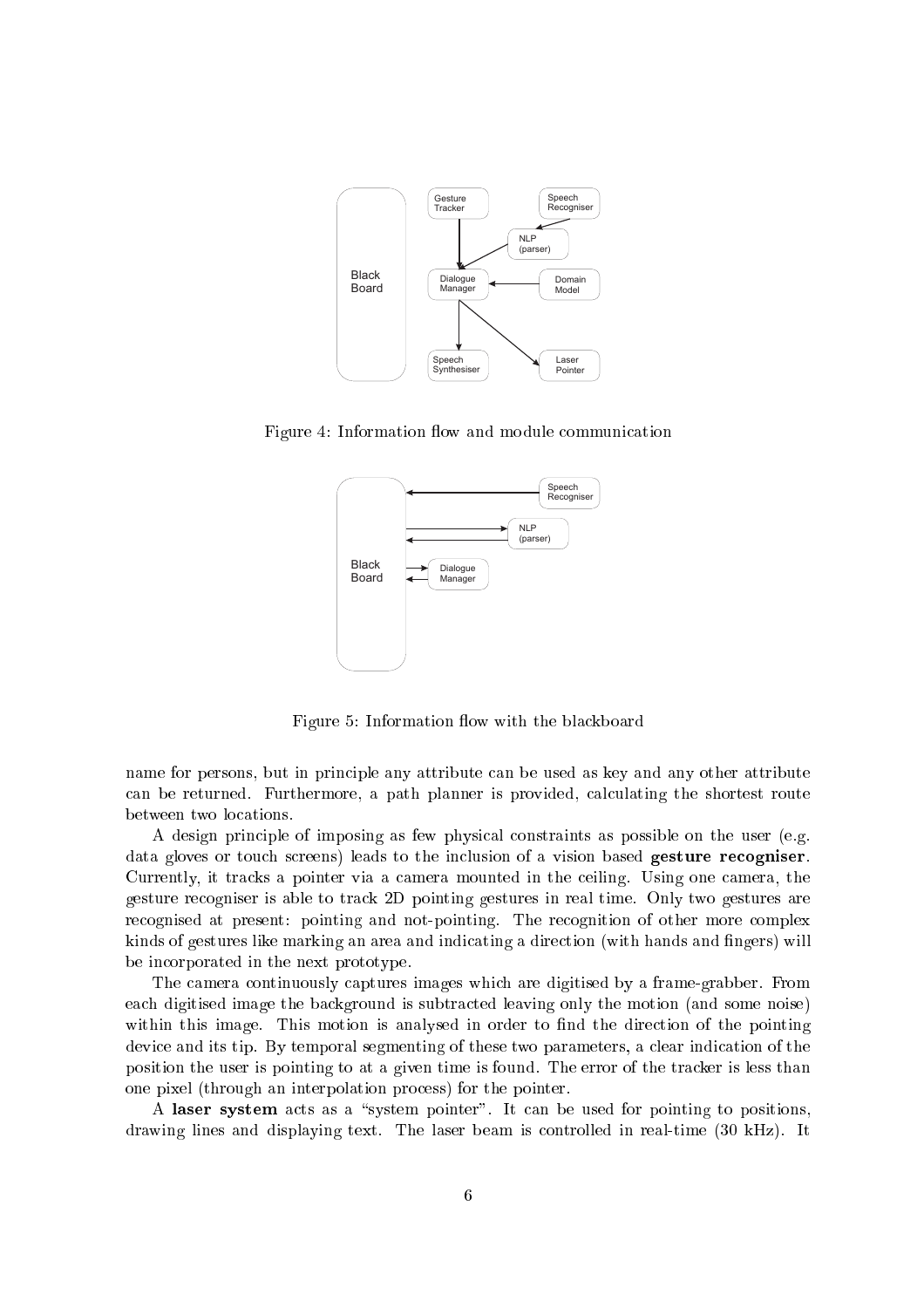an s
an frames ontaining up to 600 points with a refresh rate of 50 Hz thus drawing very steady images on surfa
es. It is ontrolled by a standard Pentium PC host omputer. The pointer tra
ker and the laser pointer have been arefully alibrated so that they an work together. An automatic calibration procedure has been set up involving both the camera and laser where they are tested by asking the laser to follow the pointer.

A microphone array (Leth-Espensen and Lindberg 1996) is used to locate sound sources, e.g. a person speaking. Depending upon the placement of a maximum of 12 microphones it al
ulates sound sour
e positions in 2D or 3D. It is based on measurement of the delays with which a sound wave arrives at the different microphones. From this information the location of the sound source can be identified. Another application of the array is to use it to focus at a specific location thus enhancing any acoustic activity at that location. This module is in the pro
ess of being in
orporated into CHAMELEON.

Spee
h re
ognition is handled by the grapHvite real-time ontinuous spee
h re
ogniser (Power et al. 1997). It is based on HMMs (Hidden Markov Models) of triphones for a
ousti decoding of English or Danish. The recognition process focusses on recognition of speech concepts and ignores non content words or phrases. A finite state network describing phrases is created by hand in accordance with the domain model and the grammar for the natural language parser. The latter can also be performed automatically by a grammar converter in the NLP module. The spee
h re
ogniser takes spee
h signals as input and produ
es text strings as output. Integration of the latest CPK spee
h re
ogniser (Christensen et al. 1998) which is under development is being considered.

We use the Infovox Text-To-Speech (TTS) speech synthesiser which at present is capable of synthesising Danish and English (Infovox 1994). It is a rule based formant synthesiser and can simultaneously cope with multiple languages, e.g. pronounce a Danish name within an English utteran
e. Infovox takes text as input and produ
es spee
h as output. Integration of the CPK spee
h synthesiser (Nielsen et al. 1997) whi
h is under development for English is being onsidered.

Natural language pro
essing is based on a ompound feature based (soalled uni ation) grammar formalism for extra
ting semanti
s from the one-best utteran
e text output from the speech recogniser (Brøndsted 1998). The parser carries out a syntactic constituent analysis of input and subsequently maps values into semantic frames. The rules used for syntactic parsing are based on a subset of the EUROTRA formalism, i.e. in terms of lexical rules and structure building rules (Bech 1991). Semantic rules define certain syntactic subtrees and which frames to create if the subtrees are found in the syntactic parse trees. The natural language generator is currently under construction and at present generation is conducted by using anned text.

The basis of the Phase Web paradigm (Manthey 1998), and its in
arnation in the form of a program called Topsy, is to represent knowledge and behaviour in the form of hierarchical relationships between the mutual exclusion and co-occurrence of events. In AI parlance, Topsy is a distributed, asso
iative, ontinuous-a
tion, dynami partial-order planner that learns from experien
e. Relative to MultiMedia, integrating independent data from multiple media begins with noticing that what ties otherwise independent inputs together is the fact that they occur simultaneously. This is also Topsy's basic operating principle, but this is further combined with the notion of mutual exclusion, and thence to hierarchies of such relationships (Manthey 1998).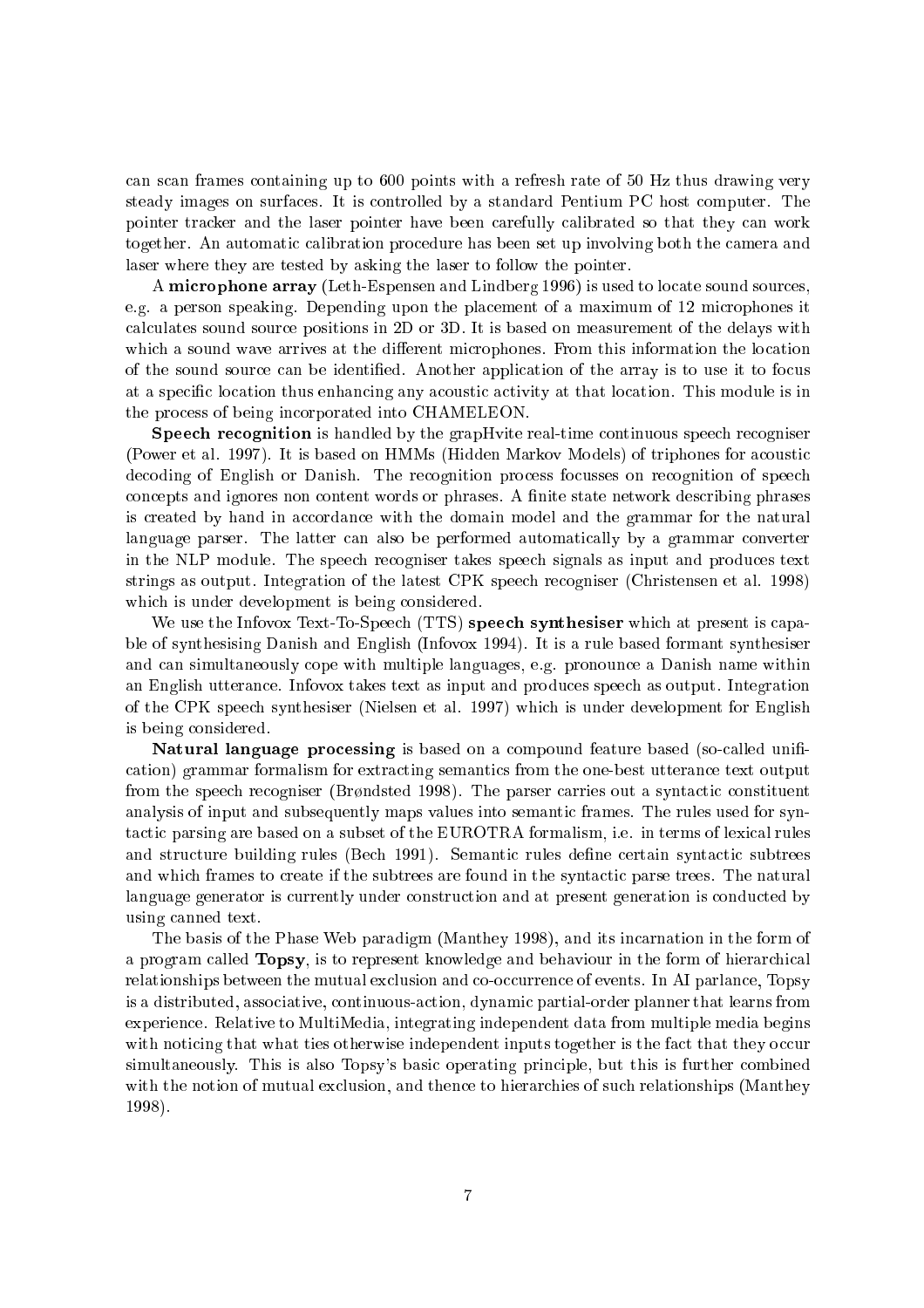#### $2.4$ **DACS**

DACS is currently the communications system for CHAMELEON and the IntelliMedia Work-Ben
h and is used to glue all the modules together enabling ommuni
ation between them. Applications of CHAMELEON typically consist of several interdependent modules, often running on separate machines or even dedicated hardware. This is indeed the case for the IntelliMedia WorkBench application. Such distributed applications have a need to communiate in various ways. Some modules feed others in the sense that all generated output from one is treated further by another. In the Campus Information System all modules report their output to the blackboard where it is stored. Although our intention is currently to direct all communication through the blackboard, we could just as well have chosen to simultaneously transfer output to several modules. For example, utterances collected by the speech recogniser can be sent to the blackboard but also sent simultaneously to the NLP module which may become relevant when efficiency is an important issue.

Another kind of interaction between processes is through remote procedure calls (RPCs), which can be either *synchronous* or *asynchronous*. By synchronous RPCs we understand pro
edure alls where we want immediate feedba
k, that is, the aller stops exe
ution and waits for an answer to the call. In the Campus Information System this could be the dialogue manager requesting the last location to which a pointing event occurred. In the asynchronous RPC, we merely submit a request and carry on with any other task. This could be a request to the spee
h synthesiser to produ
e an utteran
e for the user or to the laser to point to some specific location. These kinds of interaction should be available in a uniform way in a heterogeneous environment, without specific concern about what platform the sender and receiver run on.

All these facilities are provided by the Distributed Applications Communication System (DACS) developed at the University of Bielefeld, Germany (Fink et al. 1995, 1996), where it was designed as part of a larger research project developing an IntelliMedia platform (Rickheit and Wachsmuth 1996) discussed further in the next section. DACS uses a communication demon on each participating machine that runs in user mode, allows multiple users to access the system simultaneously and does not provide a virtual ma
hine dedi
ated to a single user. The demon acts as a router for all internal traffic and establishes connections to demons on remote machines. Communication is based on simple asynchronous message passing with some extensions to handle dynamic reconfigurations of the system during runtime. DACS also provides on top more advan
ed ommuni
ation semanti
s like RPCs (syn
hronous and asyn
hronous) and demand streams for handling data parts in ontinuous data streams. All messages transmitted are re
orded in a Network Data Representation whi
h in
ludes type and structure information. Hence, it is possible to inspect messages at any point in the system and to develop generic tools that can handle any kind of data. DACS uses POSIX threads to handle connections independently in parallel. A database in a central name service stores the system configuration to keep the network traffic low during dynamic reconfigurations. A DACS Debugging Tool (DDT) allows inspe
tion of messages before they are delivered, monitoring configurations of the system, and status on connections.

#### 3 Relation to other work

Situated Artificial Communicators (SFB-360) (Rickheit and Wachsmuth 1996) is a collaborative research project at the University of Bielefeld, Germany which focusses on modelling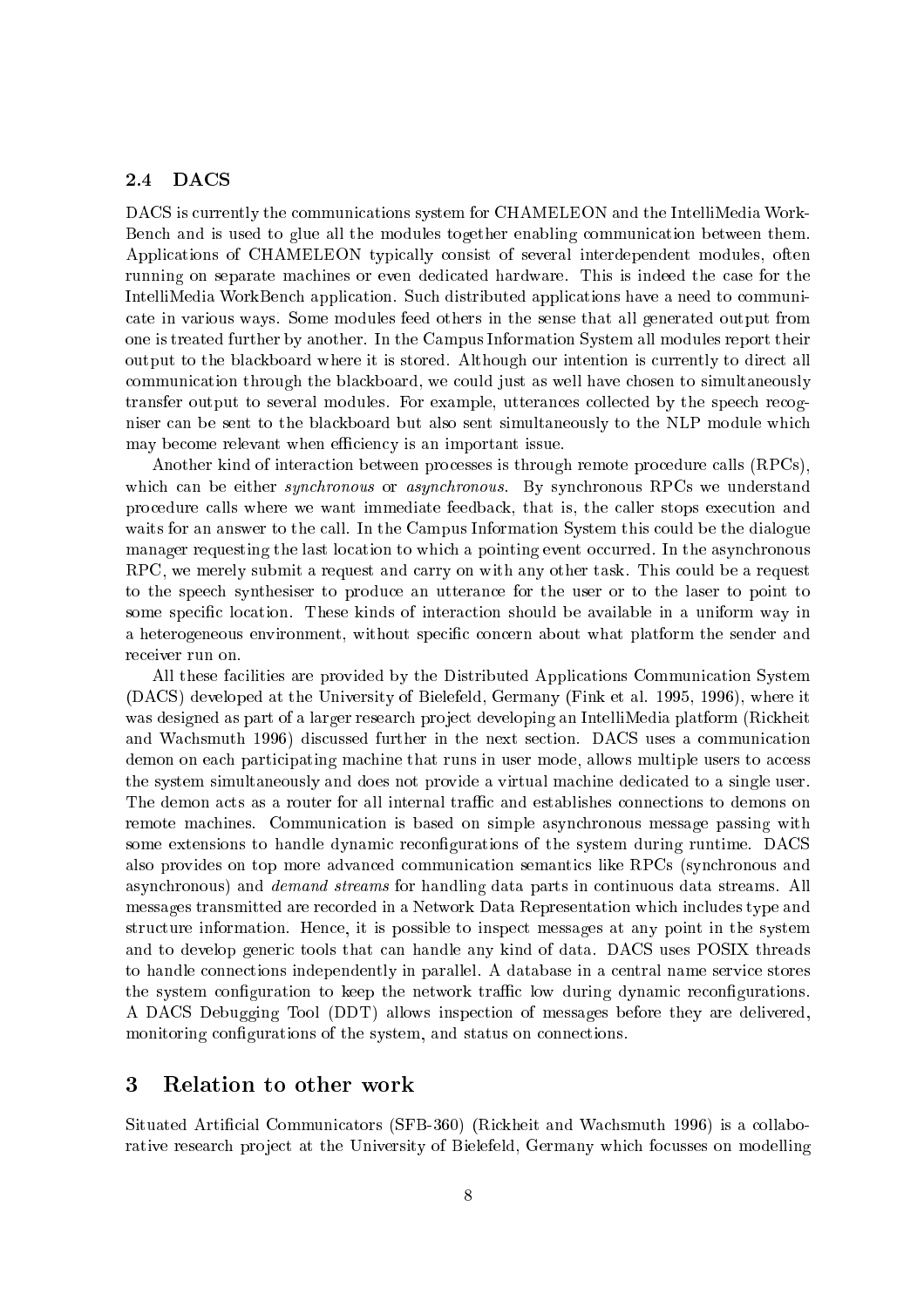that whi
h a person performs when with a partner he ooperatively solves a simple assembly task in a given situation. The object chosen is a model airplane (Baufix) to be constructed by a robot from the omponents of a wooden building kit with instru
tions from a human. SFB-360 in
ludes equivalents of the modules in CHAMELEON although there is no learning module ompetitor to Topsy. What SFB-360 gains in size it may loose in integration, i.e. it is not clear yet that all the technology from the subprojects have been fitted together and in particular what exactly the semantic representations passed between the modules are. The DACS process communication system currently used in CHAMELEON is a useful product from SFB-360.

Gandalf is a communicative humanoid which interacts with users in MultiModal dialogue through using and interpreting gestures, fa
ial expressions, body language and spoken dialogue (Thórisson 1997). Gandalf is an application of an architecture called Ymir which includes perceptual integration of multimodal events, distributed planning and decision making, layered input analysis and motor-control with human-like characteristics and an inherent knowledge of time. Ymir has a bla
kboard ar
hite
ture and in
ludes modules equivalent to those in CHAMELEON. However, there is no vision/image pro
essing module in the sense of using cameras since gesture tracking is done with the use of a data glove and body tracking suit and an eye tracker is used for detecting the user's eye gaze. Yet, it is anticipated that Ymir could easily handle the addition of such a vision module if one were needed. Ymir has no learning module equivalent to Topsy. Ymir's architecture is even more distributed than CHAMELEON's with many more modules interacting with each other. Ymir's semantic representation is mu
h more distributed with smaller hunks of information than our frames being passed between modules.

AESOPWORLD is an integrated comprehension and generation system for integration of vision, language and motion (Okada 1997). It in
ludes a model of mind onsisting of nine domains according to the contents of mental activities and five levels along the process of on
ept formation. The system simulates the protagonist or fox of an AESOP fable, \the Fox and the Grapes", and his mental and physical behaviour are shown by graphic displays, a voi
e generator, and a musi generator whi
h expresses his emotional states. AESOPWORLD has an agent-based distributed architecture and also uses frames as semantic representations. It has many modules in ommon with CHAMELEON although again there is no vision input to AESOPWORLD which uses computer graphics to depict scenes. AESOPWORLD has an extensive planning module but ondu
ts more traditional planning than CHAMELEON's Topsy.

The INTERACT project (Waibel et al. 1996) involves developing MultiModal Human Computer Interfaces including the modalities of speech, gesture and pointing, eye-gaze, lip motion and facial expression, handwriting, face recognition and tracking, and sound localisation. The main concern is with improving recognition accuracies of modality specific component pro
essors as well as developing optimal ombinations of multiple input signals to deduce user intent more reliably in cross-modal speech-acts. INTERACT also uses a frame representation for integrated semanti
s from gesture and spee
h and partial hypotheses are developed in terms of partially filled frames. The output of the interpreter is obtained by unifying the information ontained in the partial frames. Although Waibel et al. present good work on multimodal interfa
es it is not lear that they have developed an integrated platform whi
h an be used for developing multimodal appli
ations.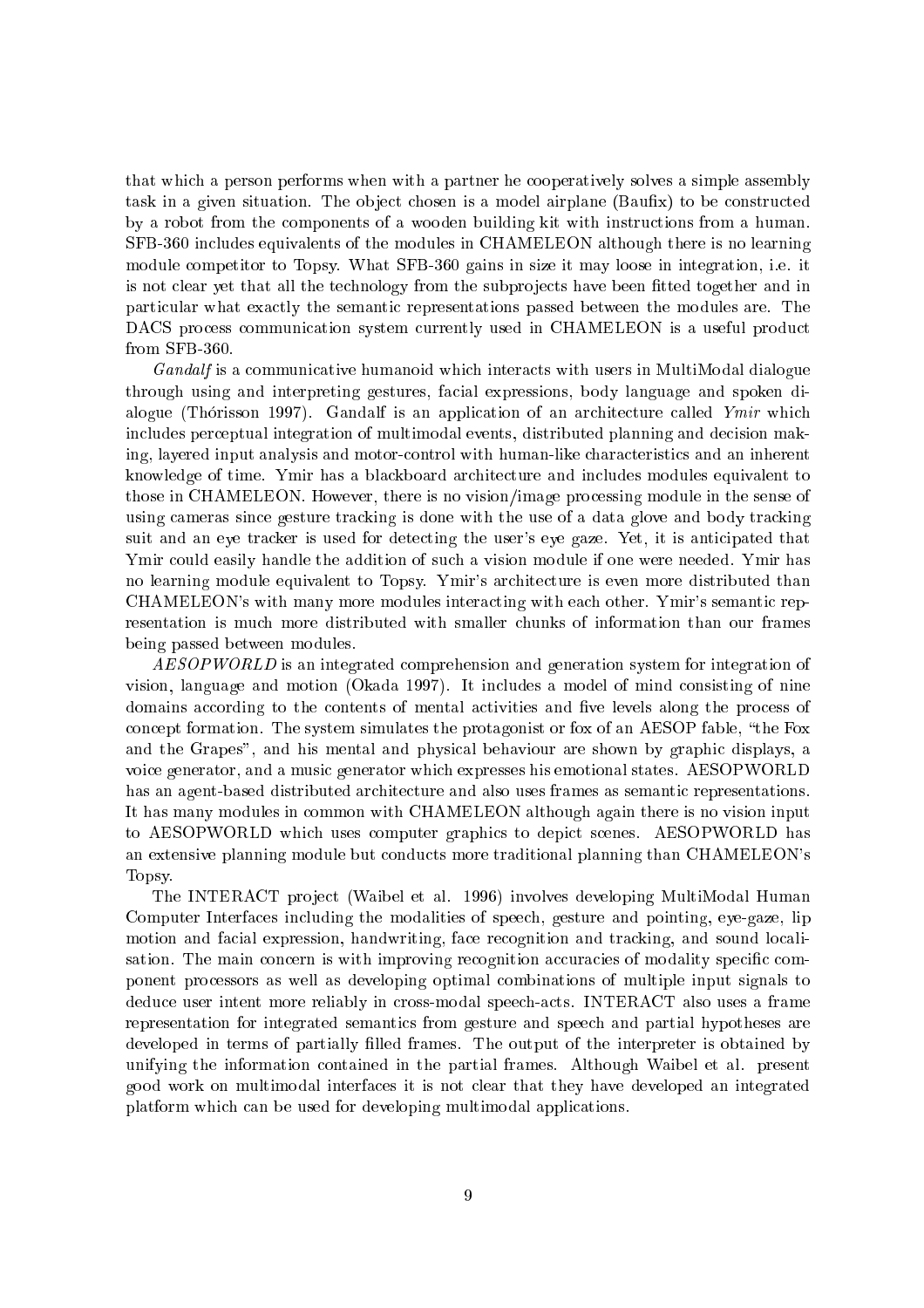#### $\overline{4}$ Conclusion and future work

We have described the architecture and functionality of CHAMELEON: an open, distributed architecture with ten modules glued into a single platform using the DACS communication system. We described the IntelliMedia WorkBench application, a software and physical platform where a user can ask for information about things on a physical table. The current domain is a *Campus Information System* where 2D building plans are placed on the table and the system provides information about tenants, rooms and routes and can answer questions like "Whose office is this?" in real time. CHAMELEON fulfills the goal of developing a general platform for integration of at least language/vision processing which can be used for research but also for student projects as part of the Master's degree education. Also, the goal of integrating resear
h from four resear
h groups within three Departments at the Institute for Electronic Systems has been achieved. More details on CHAMELEON and the IntelliMedia WorkBench can be found in Brøndsted et al. (1998).

There are a number of avenues for future work with CHAMELEON. We would like to pro
ess dialogue that in
ludes examples of (1) spatial relations and (2) anaphori referen
e. It is hoped that more complex decision taking can be introduced to operate over semantic representations in the dialogue manager or bla
kboard using, for example, the HUGIN software tool (Jensen (F.) 1996) based on Bayesian Networks (Jensen (F.V.) 1996). The gesture module will be augmented so that it can handle gestures other than pointing. Topsy will be asked to do more omplex learning and pro
essing of input/output from frames. The microphone array has to be integrated into CHAMELEON and set to work. Also, at present CHAMELEON is static and it might be interesting to see how it performs whilst being integrated with a web-based virtual or real robot or as part of an intellimedia video
onferen
ing system where multiple users can direct cameras through spoken dialogue and gesture. A miniature version of this idea has already been completed as a student project (Bakman et al. 1997).

Intelligent MultiMedia will be important in the future of international omputing and media development and IntelliMedia 2000+ at Aalborg University, Denmark brings together the necessary ingredients from research, teaching and links to industry to enable its successful implementation. Our CHAMELEON platform and IntelliMedia WorkBen
h appli
ation are ideal for testing integrated pro
essing of language and vision for the future of SuperinformationhighwayS.

### A
knowledgments

This opportunity is taken to acknowledge support from the Faculty of Science and Technology, Aalborg University, Denmark and Paul M Kevitt would also like to a
knowledge the British Engineering and Physical Sciences Research Council (EPSRC) for their generous funded support under grant B/94/AF/1833 for the Integration of Natural Language, Spee
h and Vision Pro
essing (Advan
ed Fellow).

### Referen
es

Bakman, Lau, Mads Blidegn, Thomas Dorf Nielsen, and Susana Carras
o Gonzalez (1997) NIVICO - Natural Interface for VIdeo COnferencing. Project Report (8th Semester), De-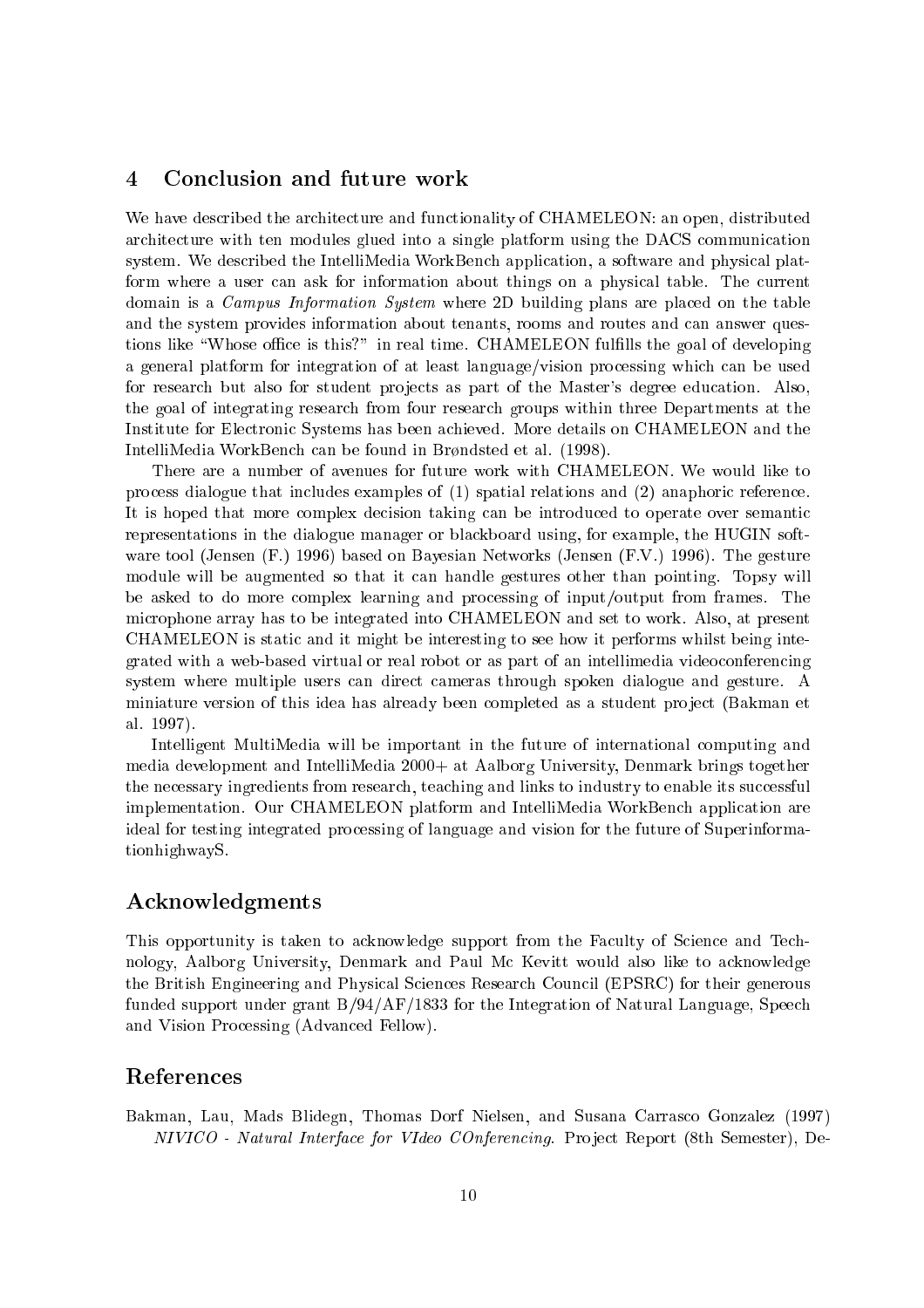partment of Communi
ation Te
hnology, Institute for Ele
troni Systems, Aalborg University, Denmark.

- Bech, A. (1991) Description of the EUROTRA framework. In The Eurotra Formal Specifications, Studies in Machine Translation and Natural Language Processing, C. Copeland, J. Durand, S. Krauwer, and B. Maegaard (Eds), Vol. 2, 7-40. Luxembourg: Office for Official Publications of the Commission of the European Community.
- Brøndsted (1998) *nlparser*. WWW: http://www.kom.auc.dk/<sup>\*</sup>tb/nlparser.
- Brøndsted, T., P. Dalsgaard, L.B. Larsen, M. Manthey, P. Mc Kevitt, T.B. Moeslund, K.G. Olesen (1998) A platform for developing Intelligent MultiMedia applications. Technical Report R-98-1004, Center for PersonKommunikation (CPK), Institute for Electronic Systems (IES), Aalborg University, Denmark, May.
- Christensen, Heidi, Børge Lindberg and Pall Steingrimsson (1998) Functional specification of the CPK Spoken LANGuage recognition research system (SLANG). Center for PersonKommunikation, Aalborg University, Denmark, Mar
h.
- CPK Annual Report (1998) CPK Annual Report. Center for PersonKommunikation (CPK), Fredrik Bajers Vej 7-A2, Institute for Electronic Systems (IES), Aalborg University, DK-9220, Aalborg, Denmark.
- Denis, M. and M. Carfantan (Eds.) (1993) Images et langages: multimodalite et modelisation cognitive. Actes du Colloque Interdisciplinaire du Comité National de la Recherche Scientifique, Salle des Conférences, Siège du CNRS, Paris, April.
- Fink, G.A., N. Jungclaus, H. Ritter, and G. Sagerer (1995) A communication framework for heterogeneous distributed pattern analysis. In *Proc. International Conference on Algorithms* and Applications for Parallel Processing, V. L. Narasimhan (Ed.), 881-890. IEEE, Brisbane, Australia.
- Fink, Gernot A., Nils Jung
laus, Franz Kummert, Helge Ritter and Gerhard Sagerer (1996) A distributed system for integrated speech and image understanding. In Proceedings of the International Symposium on Artificial Intelligence, Rogelio Soto (Ed.), 117-126. Cancun, Mexico.
- Infovox (1994) INFOVOX: Text-to-spee
h onverter user's manual (version 3.4). Solna, Sweden: Telia Promotor Infovox AB.
- Jensen, Finn V. (1996) An introduction to Bayesian Networks. London, England: UCL Press.
- Jensen, Frank (1996) Bayesian belief network technology and the HUGIN system. In *Proceedings* of UNICOM seminar on Intelligent Data Management, Alex Gammerman (Ed.), 240-248. Chelsea Village, London, England, April.
- Kosslyn, S.M. and J.R. Pomerantz (1977) Imagery, propositions and the form of internal representations. In *Cognitive Psychology*, 9, 52-76.
- Leth-Espensen, P. and B. Lindberg (1996) Separation of speech signals using eigenfiltering in a dual beamforming system. In Proc. IEEE Nordic Signal Processing Symposium (NORSIG), Espoo, Finland, September, 235-238.
- Manthey, Michael J. (1998) The Phase Web Paradigm. In International Journal of General Systems, special issue on General Physical Systems Theories, K. Bowden (Ed.). in press.
- Mc Kevitt, Paul (1994) Visions for language. In *Proceedings of the Workshop on Integration of* Natural Language and Vision processing, Twelfth American National Conference on Artificial Intelligen
e (AAAI-94), Seattle, Washington, USA, August, 47-57.
- Mc Kevitt, Paul (Ed.) (1995/1996) Integration of Natural Language and Vision Processing (Vols. I-IV). Dordrecht, The Netherlands: Kluwer-Academic Publishers.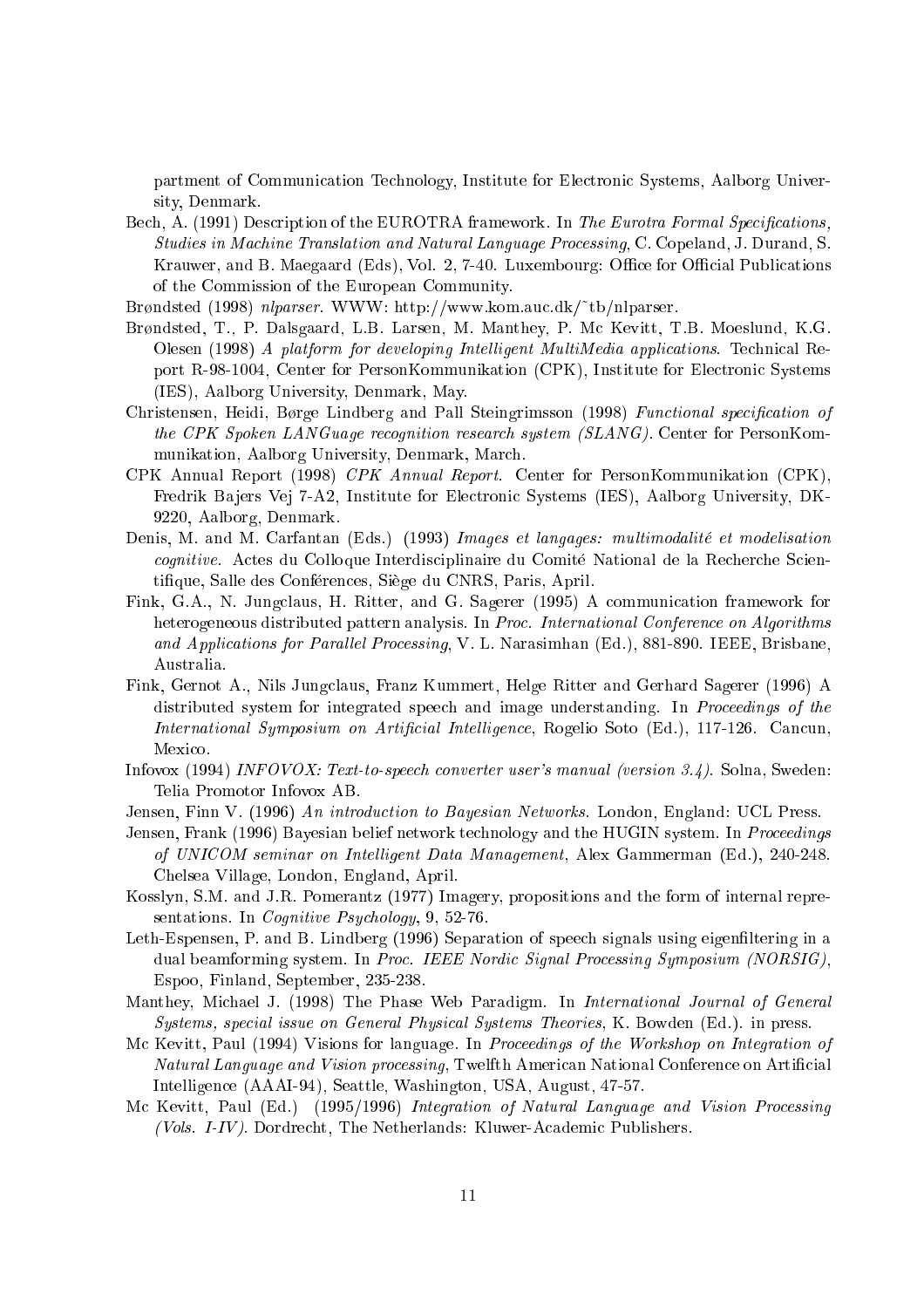- Mc Kevitt, Paul (1997) SuperinformationhighwayS. In "Sprog og Multimedier" (Speech and Multimedia), Tom Brøndsted and Inger Lytje (Eds.), 166-183, April 1997. Aalborg, Denmark: Aalborg Universitetsforlag (Aalborg University Press).
- M Kevitt, Paul and Paul Dalsgaard (1997) A frame semanti
s for an IntelliMedia TourGuide. In Proceedings of the Eighth Ireland Conference on Artificial Intelligence (AI-97), Volume 1, 104-111. University of Uster, Magee College, Derry, Northern Ireland, September.
- Minsky, Marvin (1975) A framework for representing knowledge. In The Psychology of Computer Vision, P.H. Winston (Ed.), 211-217. New York: M
Graw-Hill.
- Nielsen, Claus, Jesper Jensen, Ove Andersen, and Egon Hansen (1997) Spee
h synthesis based on diphone concatenation. Technical Report, No. CPK971120-JJe (in confidence), Center for PersonKommunikation, Aalborg University, Denmark.
- Okada, Naoyuki (1997) Integrating vision, motion and language through mind. In *Proceedings of* the Eighth Ireland Conference on Artificial Intelligence (AI-97), Volume 1, 7-16. University of Uster, Magee, Derry, Northern Ireland, September.
- Pentland, Alex (Ed.) (1993) Looking at people: recognition and interpretation of human action. IJCAI-93 Workshop (W28) at The 13th International Conference on Artificial Intelligence (IJCAI-93), Chambéry, France, August.
- Power, Kevin, Caroline Matheson, Dave Ollason and Rachel Morton (1997) The grapHvite book (version 1.0). Cambridge, England: Entropi Cambridge Resear
h Laboratory Ltd..
- Pylyshyn, Zenon (1973) What the mind's eye tells the mind's brain: a critique of mental imagery. In Psychological Bulletin, 80, 1-24.
- Rickheit, Gert and Ipke Wachsmuth (1996) Collaborative Research Centre "Situated Artificial Communicators" at the University of Bielefeld, Germany. In Integration of Natural Language and Vision Pro
essing, Volume IV, Re
ent Advan
es, M Kevitt, Paul (ed.), 11-16. Dordrecht, The Netherlands: Kluwer Academic Publishers.
- Thórisson, Kris R. (1997) Layered action control in communicative humanoids. In *Proceedings* of Computer Graphi
s Europe '97, June 5-7, Geneva, Switzerland.
- Waibel, Alex, Minh Tue Vo, Paul Duchnowski and Stefan Manke (1996) Multimodal interfaces. In Integration of Natural Language and Vision Processing, Volume IV, Recent Advances, Mc Kevitt, Paul (Ed.), 145-165. Dordrecht, The Netherlands: Kluwer Academic Publishers.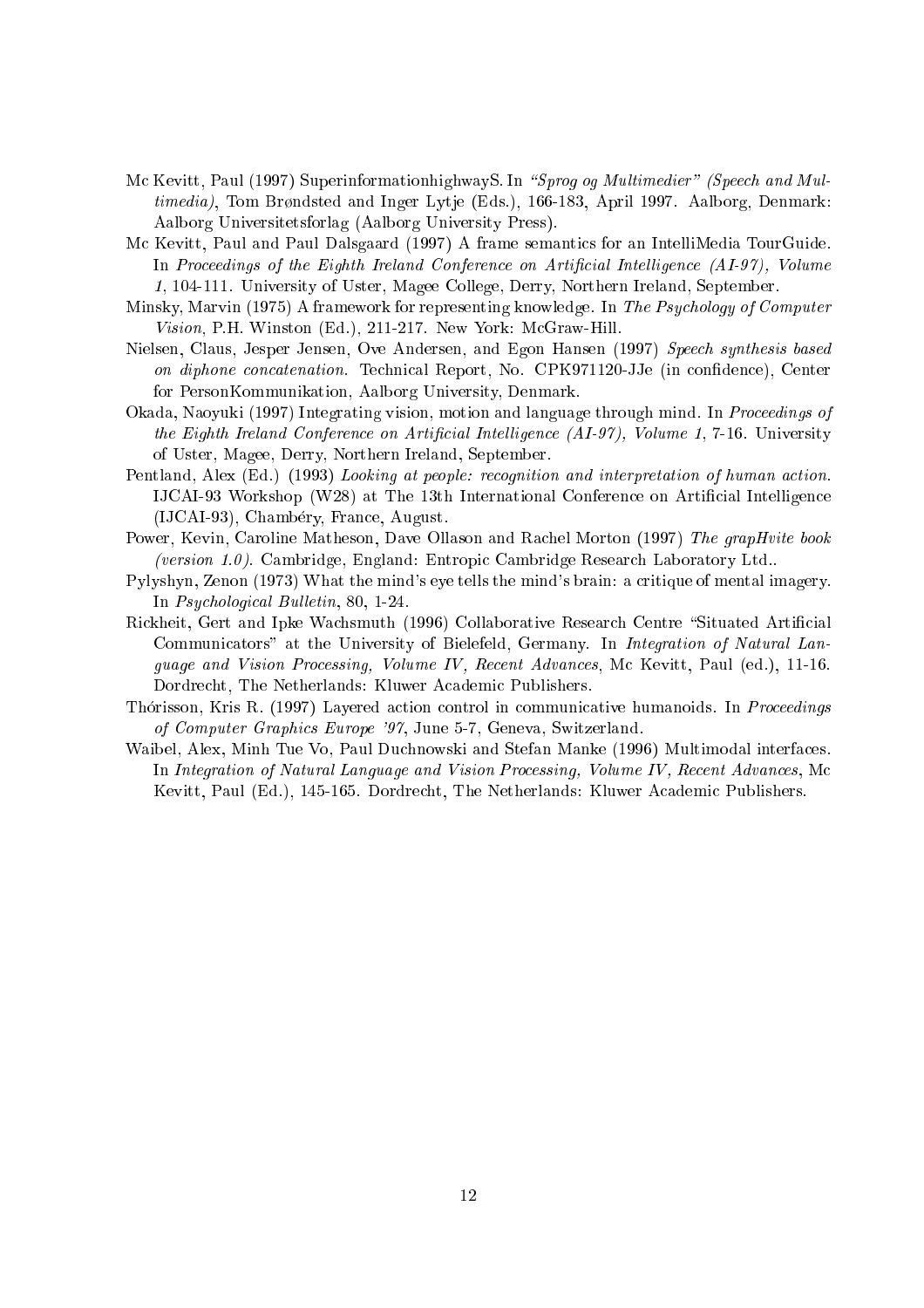# Appendix A

## Syntax of frames

The following BNF grammar defines a predicate-argument syntax for the form of messages (frames) appearing on CHAMELEON's implemented bla
kboard.

| <b>FRAME</b> | $: :=$ PREDICATE                         |
|--------------|------------------------------------------|
| PREDICATE    | $::=$ identifier(ARGUMENTS)              |
| ARGUMENTS    | $: :=$ ARGUMENT<br>ARGUMENTS, ARGUMENT   |
| ARGUMENT     | ::= CONSTANT<br>VARIABLE<br>PREDICATE    |
| CONSTANT     | $: z = id$ entifier<br>integer<br>string |
| VARIABLE     | ::= \$identifier                         |

FRAME acts as start symbol, CAPITAL symbols are non-terminals, and terminals are lower-case or one of the four symbols (), and \$. An *identifier* starts with a letter that can be followed by any number of letters, digits or \_, an *integer* consists of a sequence of digits and a *string* is anything delimited by two "'s. Thus the *alphabet* consists of the letters, the digits and the symbols  $( )$ ,  $=$  and  $\$ . A parser has been written in C which can parse the frames using this BNF definition.

# Appendix B

### Blackboard in practice

Here we show the complete blackboard (with all frames) as produced exactly by CHAMELEON for the example dialogue given in Section 2.

```
Received: nlp(intention(instruction(pointing)), location(person(tb),
type(offi
e)),time(889524794))
which is passed on to dialog_manager
```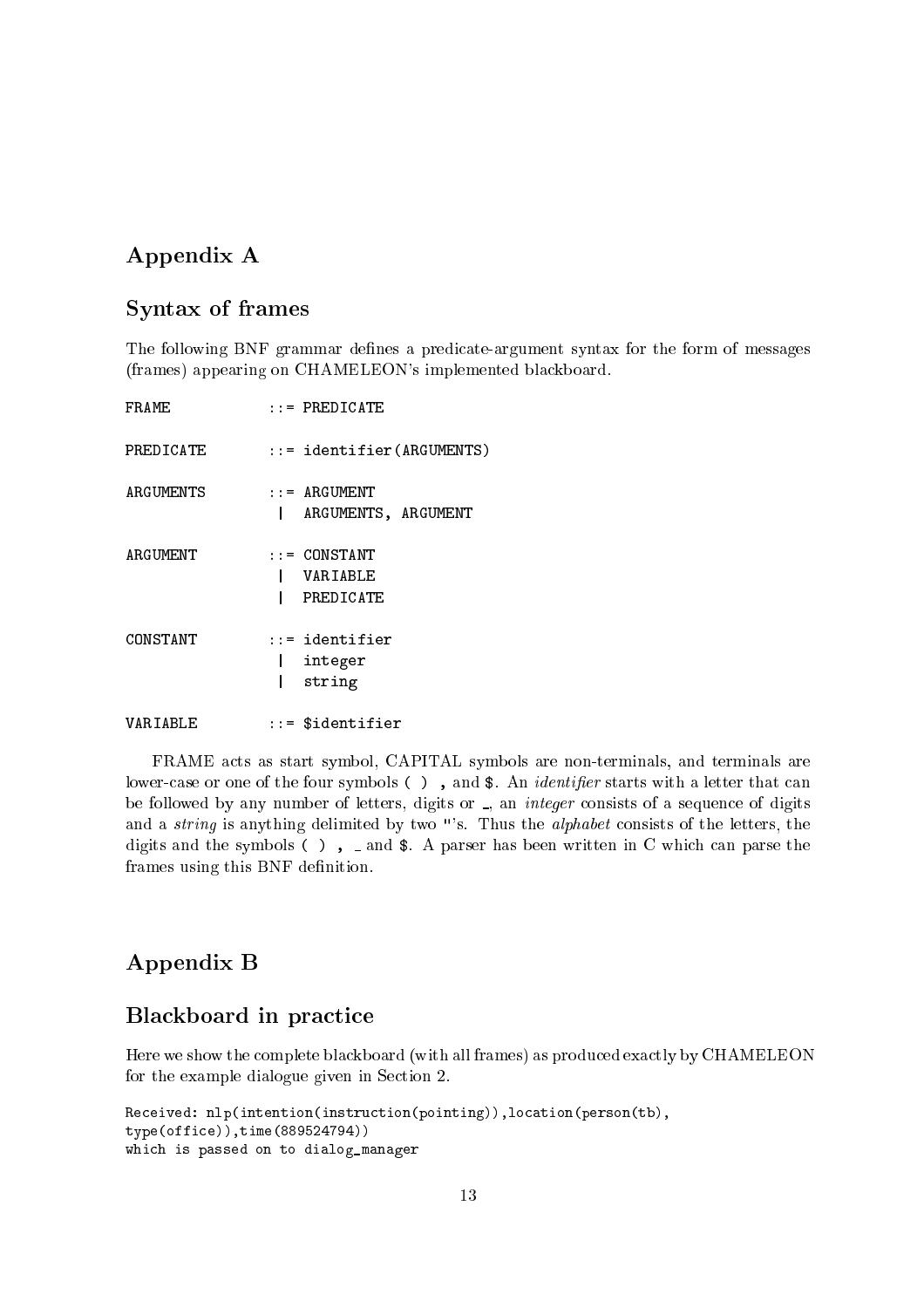```
Received: dialog manager(output(laser(point(coordinates(249,623))),
speech synthesizer(utterance("This is Toms office"))))
Calling laser: laser(point(coordinates(249,623)))
Calling spee
h_synthesizer:
speech_synthesizer(utterance("This is Toms office"))
Received: nlp(intention(instruction(pointing)), location(person(tbm),
type(offi
e)),time(889524818))
which is passed on to dialog_manager
Received: dialog_manager(output(laser(point(coordinates(278.623))).
speech_synthesizer(utterance("This is Thomass office"))))
Calling laser: laser(point(coordinates(278,623)))
Calling speech synthesizer:
speech_synthesizer(utterance("This is Thomass office"))
Received: nlp(intention(query(where)), location(place(a2_221)),
time(889524831))
which is passed on to dialog_manager
Received: dialog_manager(output(laser(point(coordinates(132,500))),
speech synthesizer(utterance("computer room is here"))))
Calling laser: laser(point(coordinates(132,500)))
Calling spee
h_synthesizer:
spee
h_synthesizer(utteran
e("
omputer room is here"))
Received: nlp(intention(query(who)), location(this($Deixis),
type(offi
e)),time(889524864))
which is passed on to dialog_manager
Received: dialog_manager(output(laser(point(coordinates(658,546))),
spee
h_synthesizer(
utterance ("This is not an office, this is instrument repair"))))
Calling laser: laser(point(coordinates(658,546)))
Calling spee
h_synthesizer:
spee
h_synthesizer(
utteran
e("This is not an offi
e, this is instrument repair"))
Received: nlp(intention(query(who)), location(this($Deixis),
type(offi
e)),time(889524885))
which is passed on to dialog_manager
Received: dialog_manager(output(laser(point(coordinates(223,568))),
speech_synthesizer(utterance("This is Pauls office"))))
Calling laser: laser(point(coordinates(223,568)))
Calling spee
h_synthesizer:
speech_synthesizer(utterance("This is Pauls office"))
Received: nlp(intention(instruction(show_route)),
source(location(person(lbl),type(office))),
destination(location(person(hg), type(office))), time(889524919))
which is passed on to dialog_manager
```